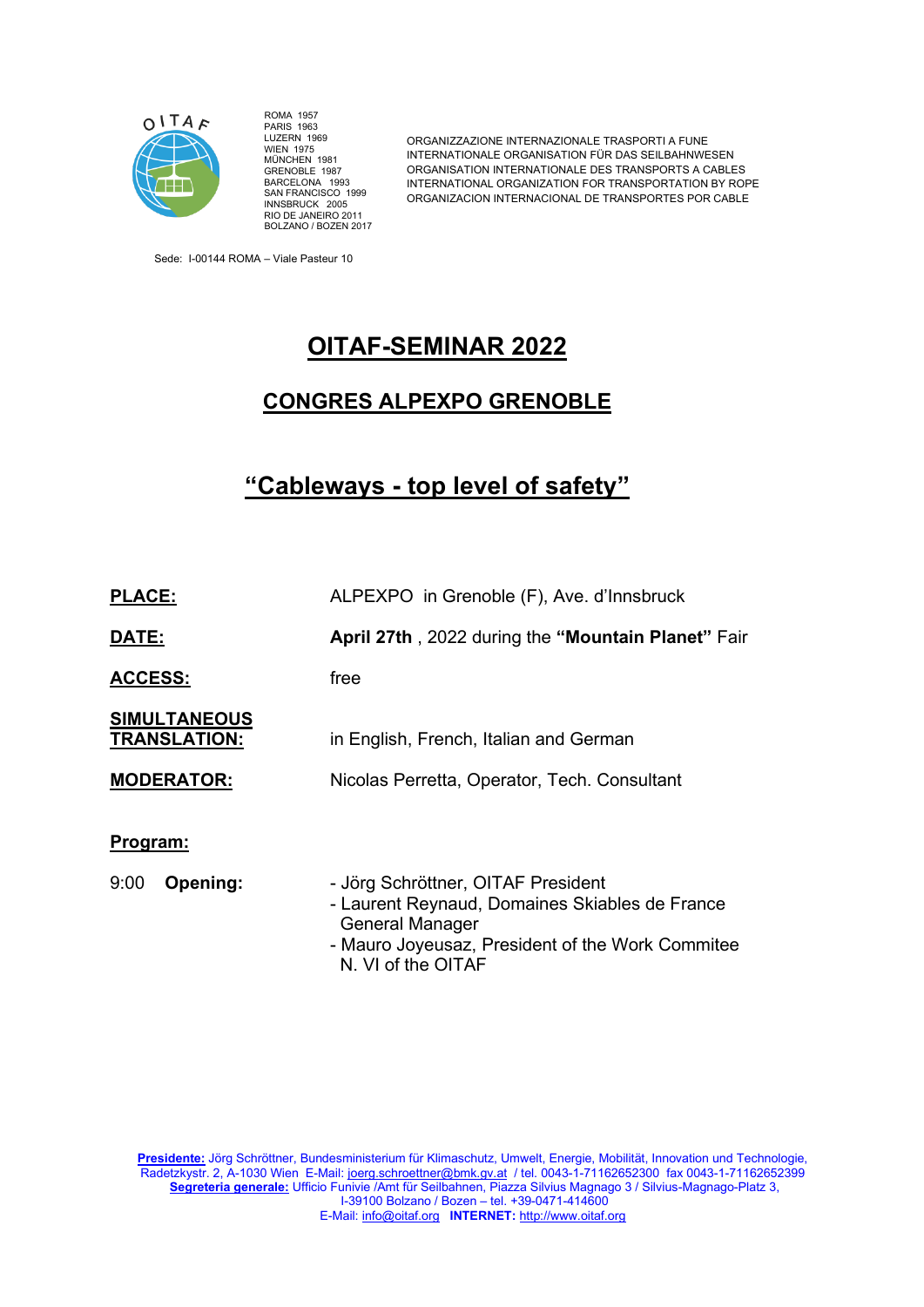9:15 **Introduction: Ropeways : from its origins to the present day**

**Evolution** 

- 9:25 **Technological evolution**
- 9:55 **Evolution of the normative framework**

**Operations : part 1** 

- 10:15 **Training**
- 10:35 **Checks and maintenance**
- 11:00 **Coffee break**

**Operations : part 2**

11:15 **Security Management Systems (set up in France)** 

**REX (Return of experience):** 

- 11:30 *- Management of boarding on chairlifts*
- 11:50 **-** *Wind management*
- 12:10 **Rescue Organization**
- 12:25 **Statistics : Comparison with other transportation systems (marine, air, rail and road)**
- 12:45 **Q&A**

#### 13:00 **Conclusion**

### **Speakers:**

| <b>Enric Barbier</b>       | Operator, Tech. Manager Grand Valira, (AND)                                                                              |
|----------------------------|--------------------------------------------------------------------------------------------------------------------------|
| <b>Alex Bares</b>          | Operator, Deputy General Manager, Baqueira Beret, (ESP)                                                                  |
| <b>Olivier Bertolami</b>   | Manufacturer, Operation & Maintenance Deputy Manager, Poma,<br>(FR)                                                      |
| <b>Thibault Chatelus</b>   | Supervisory Authority, STRMTG, (FR)                                                                                      |
| <b>Richard Dietsch</b>     | Control Organism, TUV, (D)                                                                                               |
| Jean Claude Dupla          | Operator, Tech. Manager Altiservice, (FR)                                                                                |
| <b>Fabrice Estieu</b>      | Operator, Tech. Manager, Lift company, Megève, (FR)                                                                      |
| <b>Mauro Joyeusaz</b>      | Operator, Tech. Manager Cervino, Pres. OITAF Work Committee<br>N. VI "Optimization of Ropeway and Ski-tow operation (IT) |
| <b>Miriam Moyes i Polo</b> | Supervisory Authority, Generalitat de Catalunya, (ESP)                                                                   |
| <b>Nicolas Perretta</b>    | Operator, Tech. Consultant, (FR)                                                                                         |
| <b>Georg Schober</b>       | Control Organism, TUV, (D)                                                                                               |
| <b>Josef Sutter</b>        | Manufacturer, Tech. Manager Doppelmayr, (AT)                                                                             |